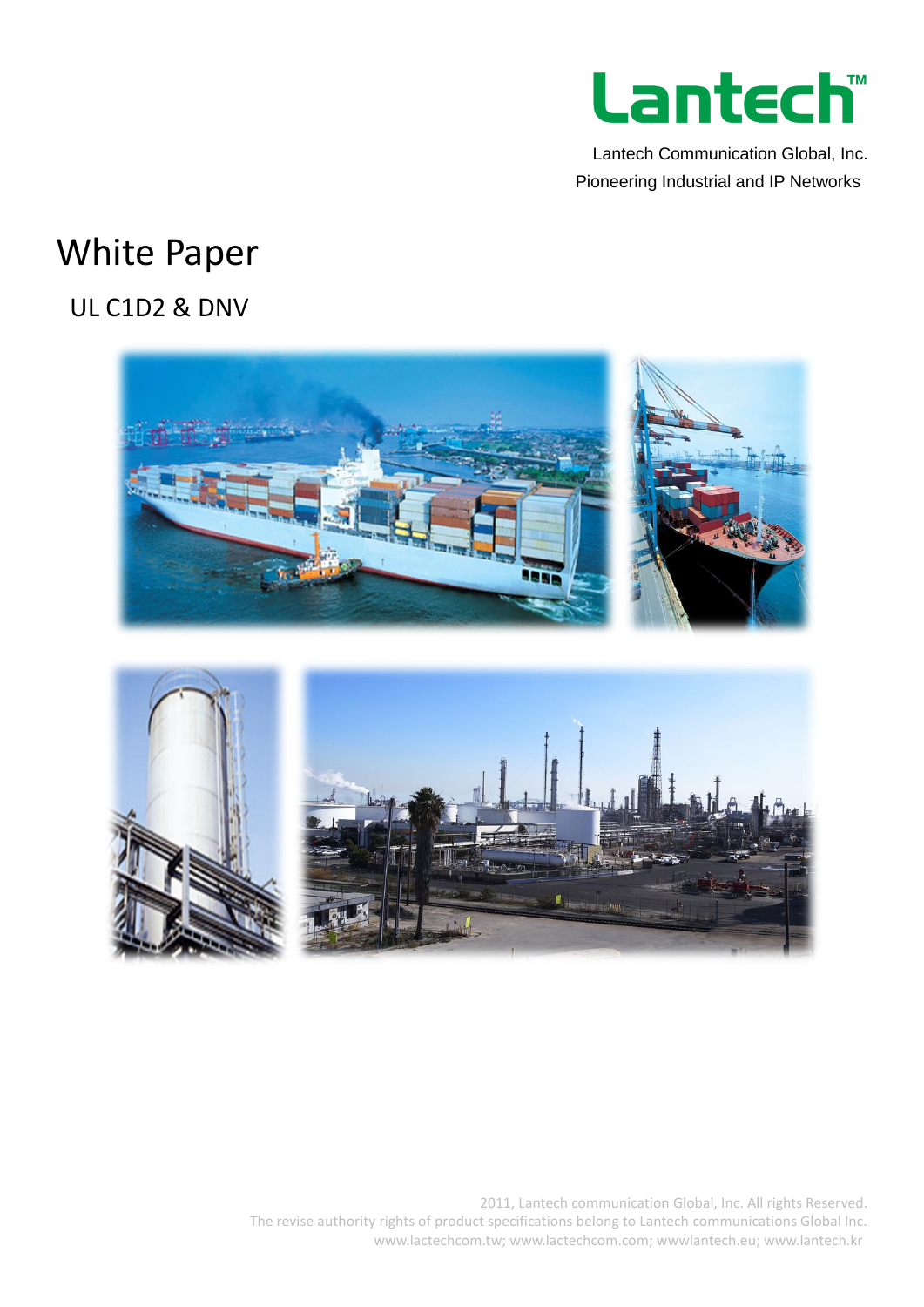## **Typical Oil, Gas & Mining applications that require UL Class I Division II certification:**

Nowadays Industrial Ethernet switches and Industrial Ethernet based devices are more suitable for their environments and applications; they are designed to meet the riggers of the task at hand which in some cases includes a harsh environment like Oil, Gas and Mining industry.

Some of the facilities that would utilize equipment that would fall into this application environment would be Oil Refineries, Oil Platforms and Petro-Chemical Plants these types of facilities would have a need to install Industrial Ethernet based switches and devices for process control and monitoring. These types of facilities require devices that are certified to meet the harsh environments they produce.

For example, in the Petro-Chemical industry, controlling and monitoring site conditions and dynamic changes in those conditions are mission critical. The devices and more importantly the network which is made up of Ethernet switches, Media Convertors, Routers, Gateways and Fiber Optic cables are combined to allow these devices to communicate these changes; the combined devices and components must be of a mission critical nature as well and it must be able to withstand the



rigorous challenges of its surroundings. Thus the need and the absolute promise of the "UL Class I Division II" certification of the network equipment or the Industrial Ethernet based switches and devices. At this level of severity, the risk for loss of life and property is at its highest and this certified equipment provides reliable, secure and rapid data transmission, so that the administrators controlling and monitoring the plant's activities can detect any abnormal situations quickly enough for them to take the necessary actions to prevent an accident or a disaster.

In order to overcome these hazardous environments, the relative device should pass a variety of testing and certification. These devices face some pretty tough conditions. While striving to maintain high safety standards and efficient operating costs, companies demand rugged protection for the critical equipment that controls power generation and distribution. These test and certifications including the extreme temperature, IP rating and three kinds of stability test (free-fall, vibration, shock), with a certain degree of resistance to shock, vibration-resistant properties that ensure the normal functionality under harsh environments. With "UL Class I Division II" approval, Ethernet switch and devices can be deployed in hazardous or explosive condition without increasing the risk of explosion or accelerating the damage if an accident occurs.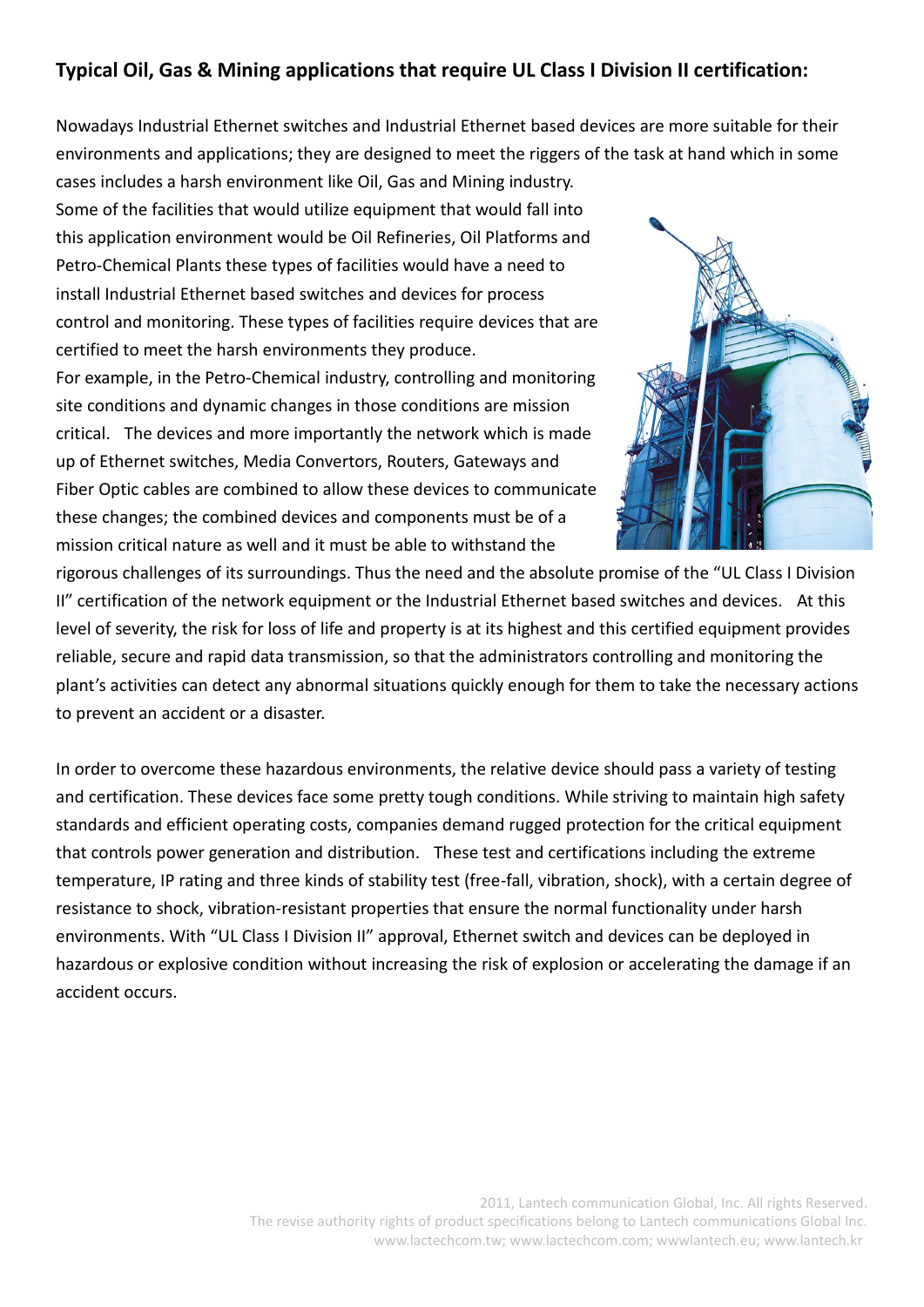## **UL Class I Division II & DNV**

Several harsh environment certifications have been established by third party testing agencies, one such certification is "UL Class I Division II" this is one of the most widely used by the most trusted names of the testing agencies. Underwriters Laboratories (UL) is one of the testing agencies that certifies these types of systems as safe for use in the highest level of hazardous locations; these types of locations would include but not be limited to potentially explosive location or location where all electronic circuits and / or devices must be intrinsically safe. An Intrinsically Safe Circuit is "A circuit in



which any spark or thermal effect is *incapable of causing ignition* of a mixture of flammable or combustible material in air under prescribed test conditions." (See UL 913)

# **DNV Certification for Maritime Oil & Gas**

Another such testing agency similar to UL is DNV (Det Norske Veritas), DNV is a classification society organized as a foundation, with the objective of *"Safeguarding life, property, and the maritime environment"*. DNV's approval process entails verification of a set of requirements and processes; these requirements and processes encompass the design, construction, and operation of devices used on-board ships and offshore units. DNV has four levels-A, B, C, and D of classification of their tests. These would range from the most basic to the most critical and separate tests are conducted for other types of conditions (temperature, humidity, vibration, etc.). The use of Ethernet based devices combined with a fiber optic back bone make it much easier for the control center to coordinate and control data from many different systems over a common communication platform. Any such network in use aboard a offshore platform or maritime vessel, would be subject to have passed the DNV's strict testing procedures and processes; this would include all the Ethernet based devices proving the worthiness in the Maritime Oil & Gas Industry. Being one of the world's leading classification societies, DNV's certification are recognized globally as an indication that a product is fit for use in the well-defined classes of marine environments and applications.



2011, Lantech communication Global, Inc. All rights Reserved. The revise authority rights of product specifications belong to Lantech communications Global Inc. www.lactechcom.tw; www.lactechcom.com; wwwlantech.eu; www.lantech.kr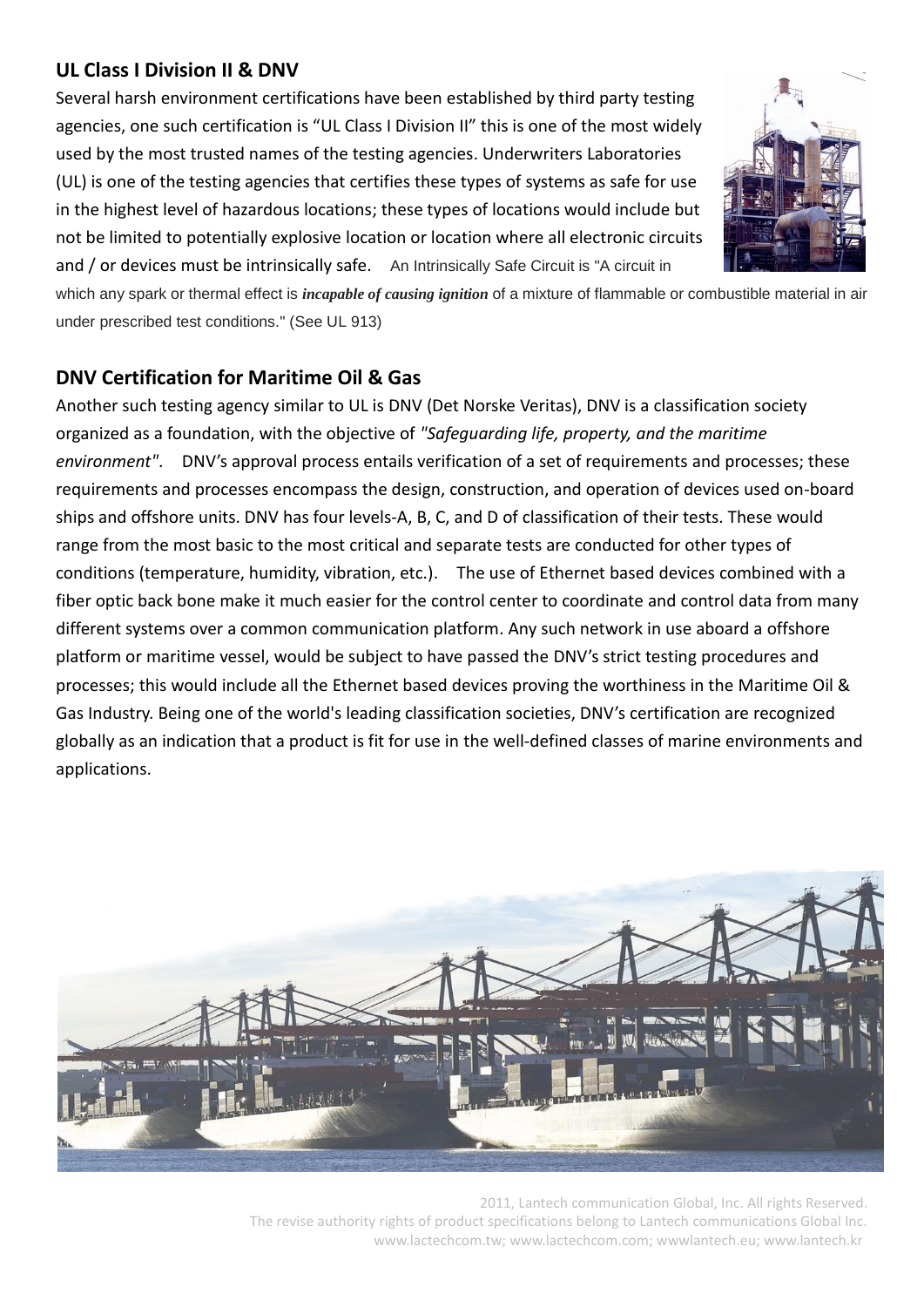#### **Typical DNV Applications:**

Ethernet devices can be used to solve communications problems for a number of marine applications. The utilization of Ethernet network aboard maritime vessels will benefit all types of vessels from battleships and ocean liners; which when fully manned could be home to several thousand soldiers or passengers. Energy related applications, such as offshore drilling platforms, tide-power generation systems, and offshore windmill farms, could also benefit from using Ethernet.

For example, offshore platforms are common DNV application. Generally, it is necessary to set up a sophisticated automated monitoring system to ensure that all systems work properly. The deployment of an IP network for the monitoring and control system makes it easier to establish a platform-wide system that connects all the monitoring and controls systems onto one common network platform. All the communication and monitoring devices used on an offshore platform including the Industrial Ethernet based switches and devices must be capable of withstanding critical ocean environments, including the effects of moisture, vibration, shock, and temperature extremes.

#### **Product Design for UL Class I Division II &DNV**

Ethernet switches and devices that pass "UL Class I Division II" testing or the requirements' of the DNV need to be able to withstand inclement weather, environmental and equipment generated temperatures, shock and vibrations, dust and dust particulates. Here are some of the details with regards to the above mentioned requirements for certification; all these devices must be designed to demonstrate to the testing agencies that they meet or exceed these requirements while maintaining an optimal operating standard: These requirements include but are not limited to intrinsically safe operations, extreme storage temperatures, Wide operating temperature ranging from -40°C to 75°C, Vibration and shock tests (free fall, mounting surface vibrations, etc.), IP-54 or IP-67 grade for absolute-protection for dust-proof and water-resistant enclosures.

#### **Summary**

As mentioned in the previous section, UL "Class I Division II" safety certification makes that switch or device with this certification your best choice for intrinsically safe operating areas or environments. DNV certification will ensure that the switches and devices have met the requirements' of design, constructions and rigorous testing to be certified for maritime use in all maritime vessels or offshore platforms.